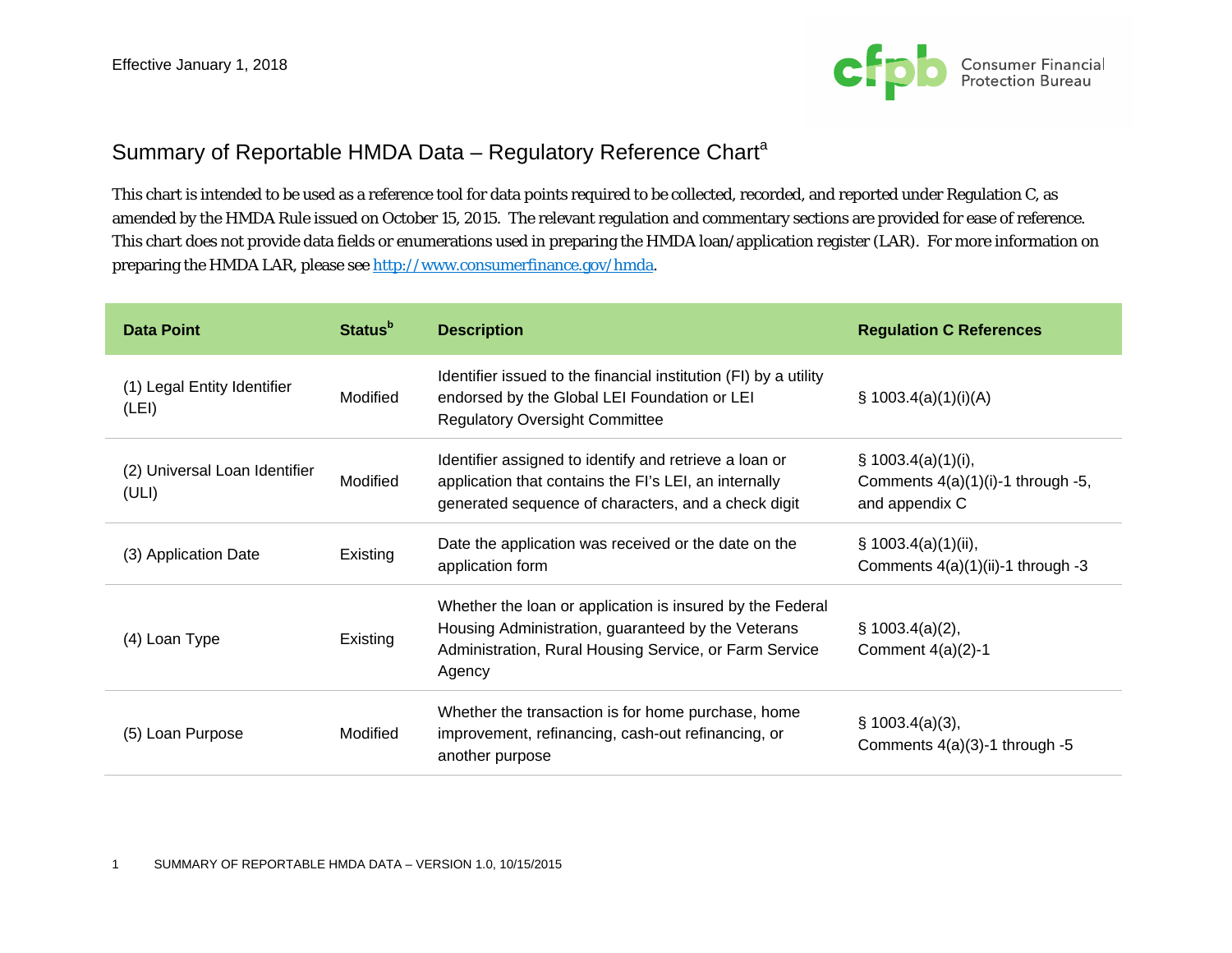

| <b>Data Point</b>                                        | <b>Status</b> <sup>b</sup> | <b>Description</b>                                                                                                          | <b>Regulation C References</b>                                                                          |
|----------------------------------------------------------|----------------------------|-----------------------------------------------------------------------------------------------------------------------------|---------------------------------------------------------------------------------------------------------|
| (6) Preapproval                                          | Modified                   | Whether the transaction involved a preapproval request<br>for a home purchase loan under a preapproval program              | $\S$ 1003.4(a)(4),<br>Comments $4(a)(4)-1$ and $-2$                                                     |
| (7) Construction Method                                  | Modified                   | Whether the dwelling is site-built or a manufactured<br>home                                                                | $\S$ 1003.4(a)(5),<br>Comments $4(a)(5)-1$ through -3                                                   |
| (8) Occupancy Type                                       | Modified                   | Whether the property will be used as a principal<br>residence, second residence, or investment property                     | \$1003.4(a)(6),<br>Comments 4(a)(6)-1 through -5                                                        |
| (9) Loan Amount                                          | Modified                   | Amount of the loan or the amount applied for                                                                                | $\S$ 1003.4(a)(7),<br>Comments 4(a)(7)-1 through -9                                                     |
| (10) Action Taken and (11)<br><b>Action Taken Date</b>   | Existing                   | Type and date of action the FI took on the loan,<br>application, or preapproval request                                     | $\S$ 1003.4(a)(8),<br>Comments 4(a)(8)(i)-1 through -14<br>and $4(a)(8)(ii)-1$ through -6               |
| (12) Property Address                                    | <b>New</b>                 | Address of the property securing the loan (or proposed to<br>secure a loan)                                                 | $\S$ 1003.4(a)(9)(i),<br>Comments 4(a)(9)-1 through -5 and<br>$4(a)(9)(i)-1$ through -3                 |
| $(13)$ , $(14)$ , and $(15)$<br><b>Property Location</b> | Existing                   | Location of the property securing the loan (or proposed<br>to secure a loan) by state, county, and census tract             | $\S$ 1003.4(a)(9)(ii),<br>Comments 4(a)(9)-1 through -5,<br>$4(a)(9)(ii)(B)-1$ , and $4(a)(9)(ii)(C)-1$ |
| (16) Ethnicity, (17) Race,<br>and (18) Sex               | Modified                   | Applicant's or borrower's ethnicity, race, and sex, and if<br>information was collected by visual observation or<br>surname | $\S$ 1003.4(a)(10)(i),<br>Comments $4(a)(10)(i)-1$ and -2 and<br>appendix B                             |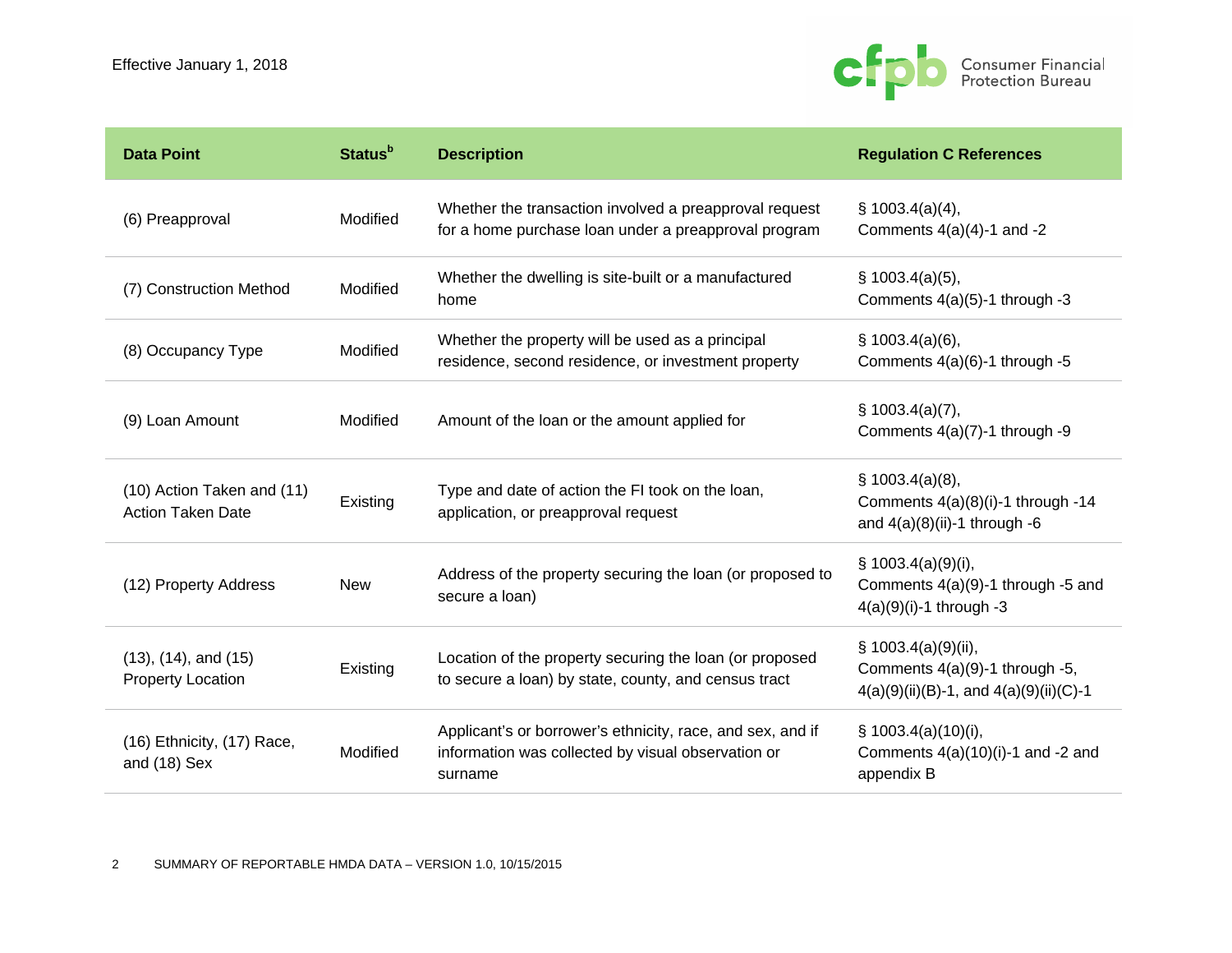

| <b>Data Point</b>                                        | <b>Status</b> <sup>b</sup> | <b>Description</b>                                                                                                                                                                                       | <b>Regulation C References</b>                                                            |
|----------------------------------------------------------|----------------------------|----------------------------------------------------------------------------------------------------------------------------------------------------------------------------------------------------------|-------------------------------------------------------------------------------------------|
| $(19)$ Age                                               | <b>New</b>                 | Applicant's or borrower's age                                                                                                                                                                            | § 1003.4(a)(10)(ii),<br>Comments 4(a)(10)(ii)-1 through -5                                |
| (20) Income                                              | Existing                   | If credit decision is made, gross annual income relied on<br>in making the credit decision;<br>Or, if a credit decision was not made, the gross annual<br>income relied on in processing the application | $\S$ 1003.4(a)(10)(iii),<br>Comments 4(a)(10)(iii)-1 through -10                          |
| (21) Type of Purchaser                                   | Modified                   | Type of entity that purchased the loan                                                                                                                                                                   | $\S$ 1003.4(a)(11),<br>Comments 4(a)(11)-1 through -10                                    |
| (22) Rate Spread                                         | Modified                   | Difference between the annual percentage rate and<br>average prime offer rate for a comparable transaction                                                                                               | $\S$ 1003.4(a)(12),<br>Comments $4(a)(12)-1$ through -8                                   |
| (23) HOEPA Status                                        | Existing                   | Whether the loan is a high-cost mortgage under the<br>Home Ownership and Equity Protection Act (HOEPA)                                                                                                   | $\S$ 1003.4(a)(13),<br>Comment 4(a)(13)-1                                                 |
| (24) Lien Status                                         | Modified                   | Whether the property is a first or subordinate lien                                                                                                                                                      | $\S$ 1003.4(a)(14),<br>Comments $4(a)(14)-1$ and $-2$                                     |
| (25) Credit Score                                        | <b>New</b>                 | Credit score(s) relied on and the name and version of the<br>credit scoring model                                                                                                                        | $\S$ 1003.4(a)(15),<br>Comments $4(a)(15)-1$ through -7                                   |
| (26) Reason for Denial                                   | Modified                   | Reason(s) the application was denied                                                                                                                                                                     | \$1003.4(a)(16),<br>Comments $4(a)(16)-1$ through -4                                      |
| (27) Total Loan Costs or<br><b>Total Points and Fees</b> | <b>New</b>                 | Either total loan costs, or total points and fees charged                                                                                                                                                | $\S$ 1003.4(a)(17),<br>Comments 4(a)(17)(i)-1 through -3<br>and 4(a)(17)(ii)-1 through -2 |

3 SUMMARY OF REPORTABLE HMDA DATA – VERSION 1.0, 10/15/2015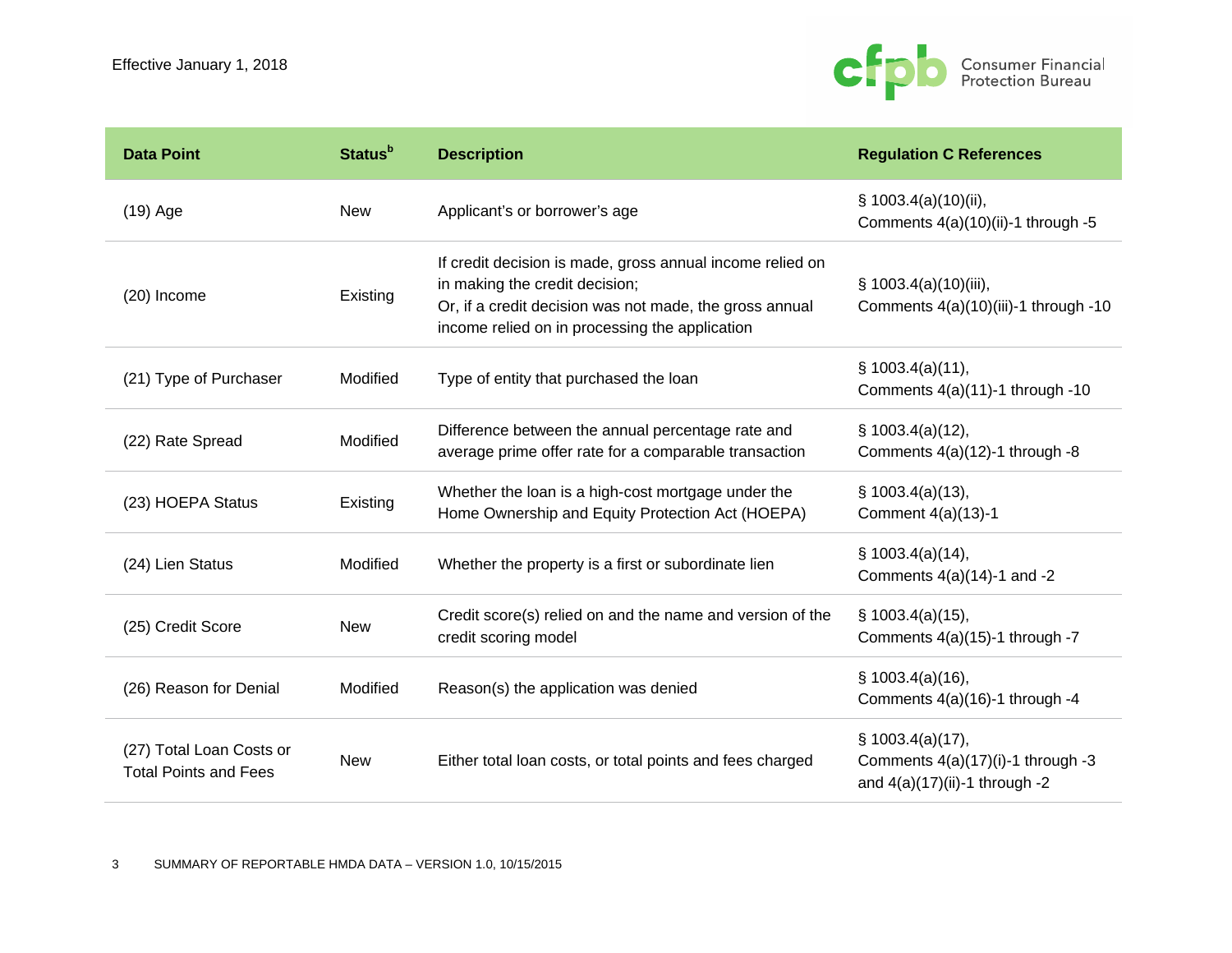

| <b>Data Point</b>                            | <b>Status</b> <sup>b</sup> | <b>Description</b>                                                                                                                                   | <b>Regulation C References</b>                           |
|----------------------------------------------|----------------------------|------------------------------------------------------------------------------------------------------------------------------------------------------|----------------------------------------------------------|
| (28) Origination Charges                     | <b>New</b>                 | Total borrower-paid origination charges                                                                                                              | $\S$ 1003.4(a)(18),<br>Comments 4(a)(18)-1 through -3    |
| (29) Discount Points                         | <b>New</b>                 | Points paid to the creditor to reduce the interest rate                                                                                              | \$1003.4(a)(19),<br>Comments 4(a)(19)-1 through -3       |
| (30) Lender Credits                          | <b>New</b>                 | Amount of lender credits                                                                                                                             | § 1003.4(a)(20),<br>Comments 4(a)(20)-1 through -3       |
| (31) Interest Rate                           | <b>New</b>                 | Interest rate on the approved application or loan                                                                                                    | \$1003.4(a)(21),<br>Comments 4(a)(21)-1 through -3       |
| (32) Prepayment Penalty<br>Term              | <b>New</b>                 | Term in months of any prepayment penalty                                                                                                             | § 1003.4(a)(22),<br>Comments $4(a)(22)$ -1 through -2    |
| (33) Debt-to-Income Ratio                    | <b>New</b>                 | Ratio of the applicant's or borrower's total monthly debt<br>to total monthly income relied on                                                       | $\S$ 1003.4(a)(23),<br>Comments 4(a)(23)-1 through -7    |
| (34) Combined Loan-to-<br><b>Value Ratio</b> | <b>New</b>                 | Ratio of the total amount of debt that is secured by the<br>property to the value of the property that was relied on                                 | $\S$ 1003.4(a)(24),<br>Comments $4(a)(24)-1$ through -5  |
| (35) Loan Term                               | <b>New</b>                 | Number of months after which the legal obligation will<br>mature or terminate                                                                        | $\S$ 1003.4(a)(25),<br>Comments $4(a)(25)$ -1 through -5 |
| (36) Introductory Rate<br>Period             | <b>New</b>                 | Number of months until the first date the interest rate<br>may change                                                                                | \$1003.4(a)(26),<br>Comments 4(a)(26)-1 through -4       |
| (37) Non-Amortizing<br>Features              | <b>New</b>                 | Whether the transaction involves a balloon payment,<br>interest-only payments, negative amortization, or any<br>other type of non-amortizing feature | § 1003.4(a)(27),<br>Comment 4(a)(27)-1                   |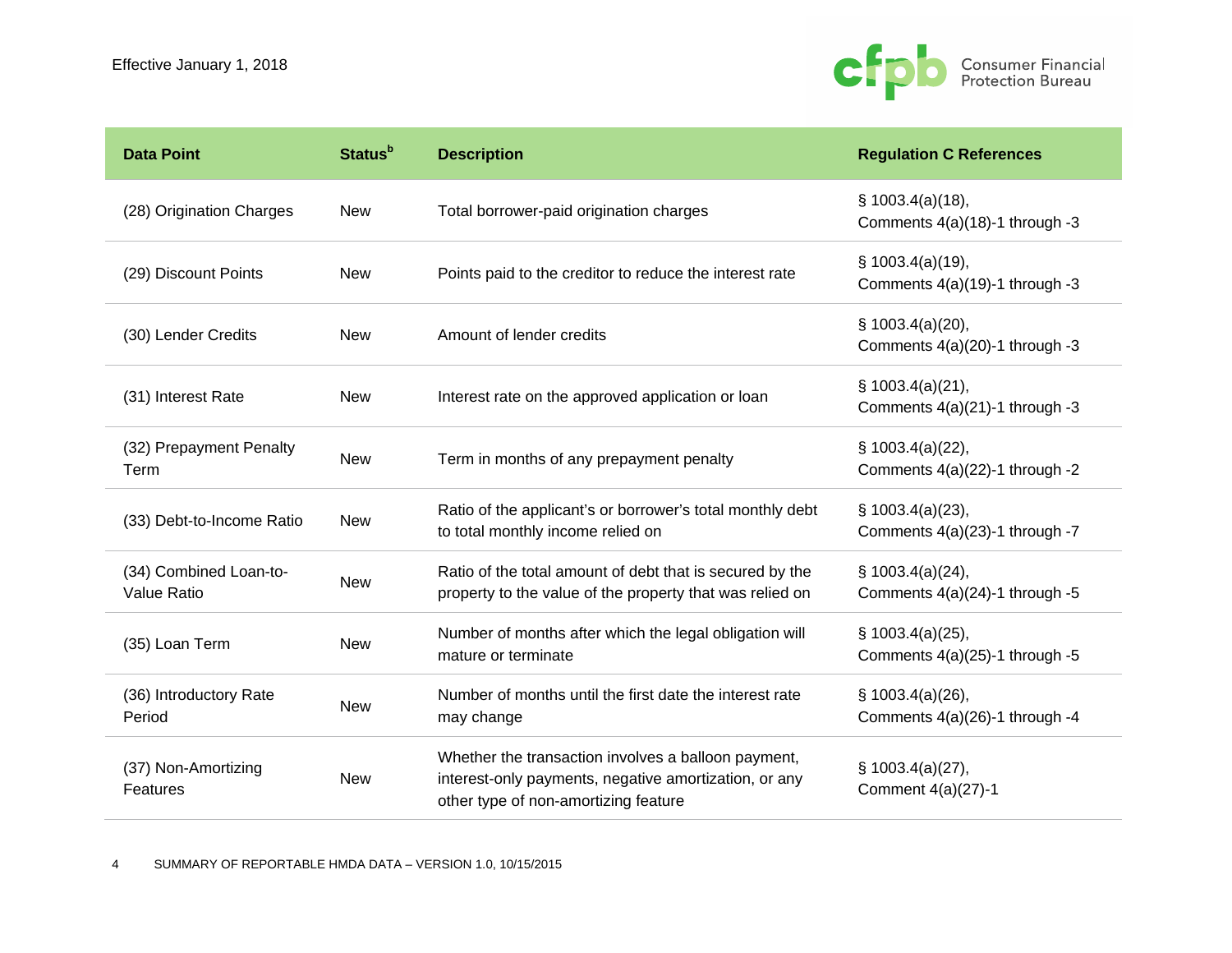

| <b>Data Point</b>                                                                                       | <b>Status</b> <sup>b</sup> | <b>Description</b>                                                                                                                                      | <b>Regulation C References</b>                                                              |
|---------------------------------------------------------------------------------------------------------|----------------------------|---------------------------------------------------------------------------------------------------------------------------------------------------------|---------------------------------------------------------------------------------------------|
| (38) Property Value                                                                                     | <b>New</b>                 | Value of the property relied on that secures the loan                                                                                                   | \$1003.4(a)(28),<br>Comments 4(a)(28)-1 through -4                                          |
| (39) Manufactured Home<br><b>Secured Property Type</b>                                                  | <b>New</b>                 | Whether the covered loan is secured by a manufactured<br>home and land or a manufactured home and not land                                              | $\S$ 1003.4(a)(29),<br>Comments 4(a)(29)-1 through -4                                       |
| (40) Manufactured Home<br><b>Land Property Interest</b>                                                 | <b>New</b>                 | Information about the applicant's or borrower's ownership<br>or leasehold interest in the land where the manufactured<br>home is located                | $\S$ 1003.4(a)(30),<br>Comments 4(a)(30)-1 through -6                                       |
| (41) Total Units                                                                                        | <b>New</b>                 | Number of individual dwelling units related to the<br>property                                                                                          | $\S$ 1003.4(a)(31),<br>Comments $4(a)(31)-1$ through -4                                     |
| (42) Multifamily Affordable<br>Units                                                                    | <b>New</b>                 | Number of individual dwelling units related to the<br>property that are income-restricted under federal, state,<br>or local affordable housing programs | $\S$ 1003.4(a)(32),<br>Comments 4(a)(32)-1 through -6                                       |
| (43) Application Channel<br>(Submission of Application<br>and Initially Payable to<br>Your Institution) | <b>New</b>                 | Indicators of whether the application was submitted<br>directly to the FI, and whether the obligation was initially<br>payable to the FI                | $\S$ 1003.4(a)(33),<br>Comments 4(a)(33)-1, 4(a)(33)(i)-1,<br>and 4(a)(33)(ii)-1 through -2 |
| (44) Mortgage Loan<br>Originator NMLSR Identifier                                                       | <b>New</b>                 | National Mortgage Licensing System & Registry<br>(NMLSR) identifier for the mortgage loan originator                                                    | $\S$ 1003.4(a)(34),<br>Comments 4(a)(34)-1 through -3                                       |
| (45) Automated<br><b>Underwriting System</b>                                                            | <b>New</b>                 | Name of the automated underwriting system used by the<br>FI to evaluate the application and the result generated by<br>that system                      | $\S$ 1003.4(a)(35),<br>Comments $4(a)(35)-1$ through -6                                     |